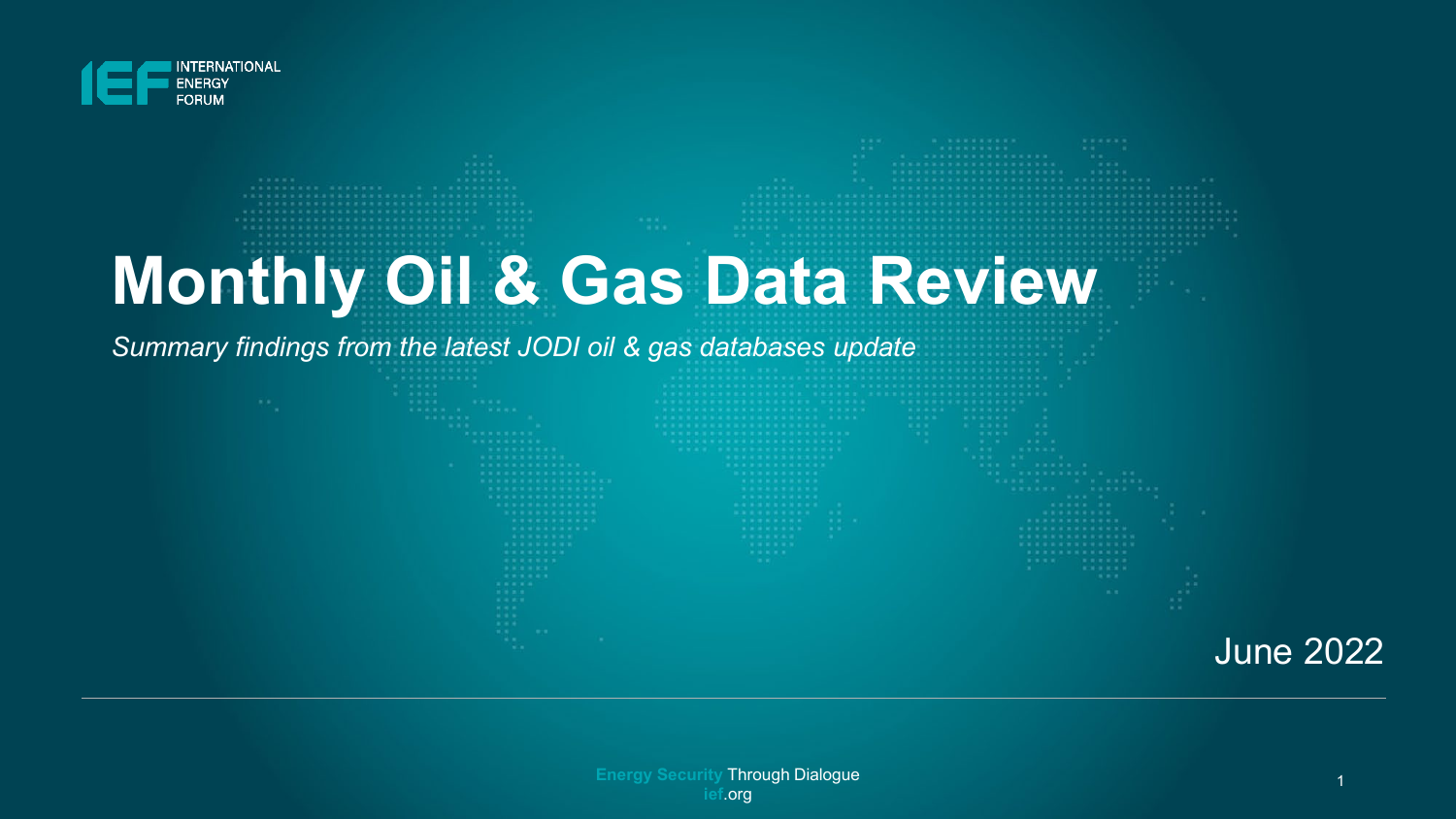# **JODI Oil update by the numbers**

50 countries updated the database with the most recent April 2022 data



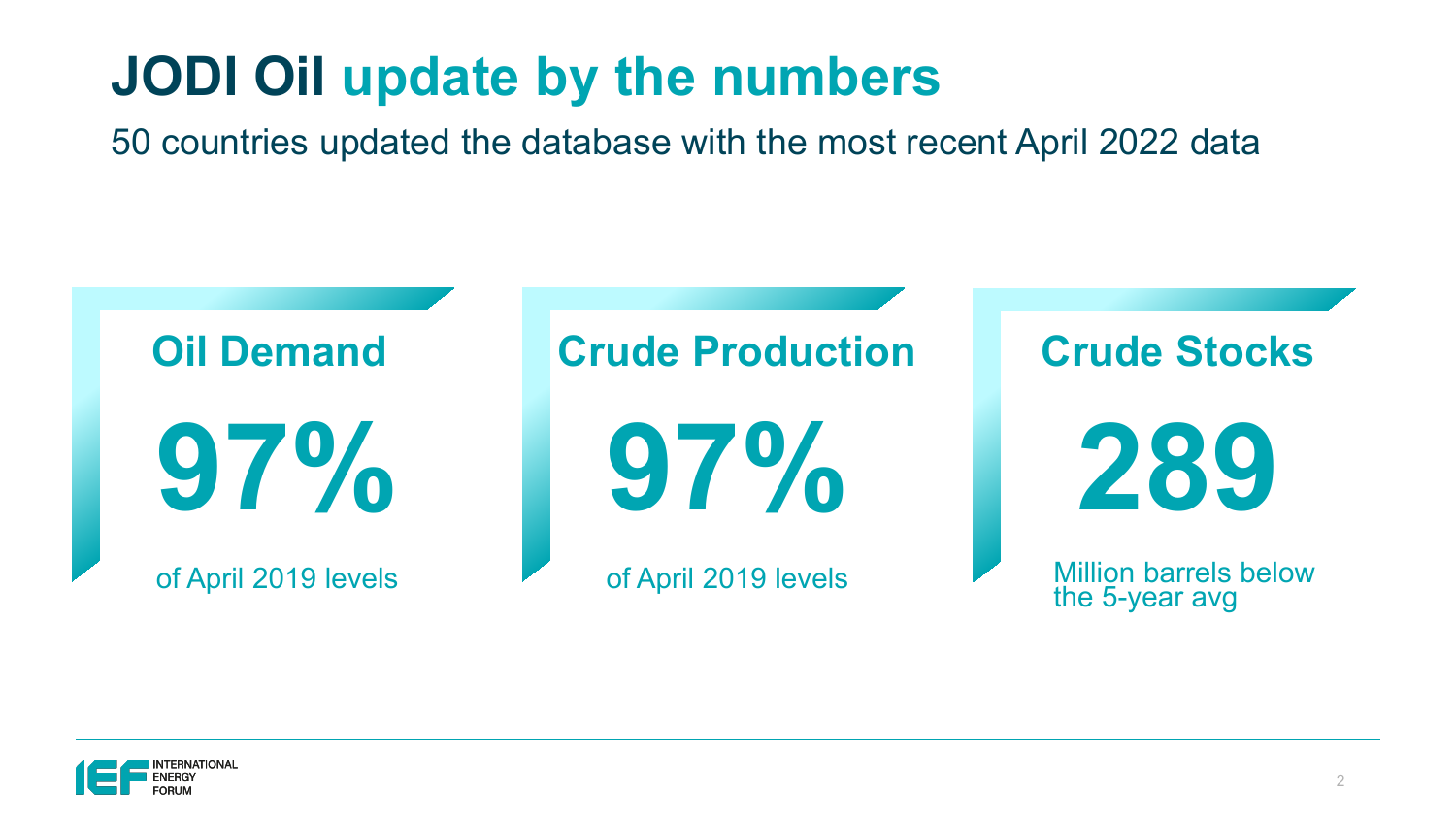### **Oil Overview: June Update with Data Through April 2022**

- Oil market tightness eased in April as demand weakened, production remained stable, and inventories rose from a low base.
- Both demand and crude production were at 97% of pre-COVID levels.
	- *Demand was weaker across many Asian countries compared to March and 2019 levels.*
	- *Collectively, demand was 13% lower than April 2019 levels in Hong Kong, Taiwan, Japan, Korea, and Indonesia. Notably, this month's JODI update did not include April data for China.*
	- *Crude production remains materially lower now vs. 2019 in Nigeria, US, Iraq, Angola, and the UK.*
- Fuel oil demand was at a five-year seasonal high in April, driven by gains in the US, Egypt, and Saudi Arabia.
- Jet fuel demand continues to recover steadily, but it remains 23% below 2019 levels.
- Product inventories in April increased by 35.3 mb the first month-on-month gain since January. Inventories are now 92.2 mb below the 5-year average.
- Crude inventories increased for a third consecutive month. They grew by 3.2 mb in April and are now 289 mb below the 5-year average.

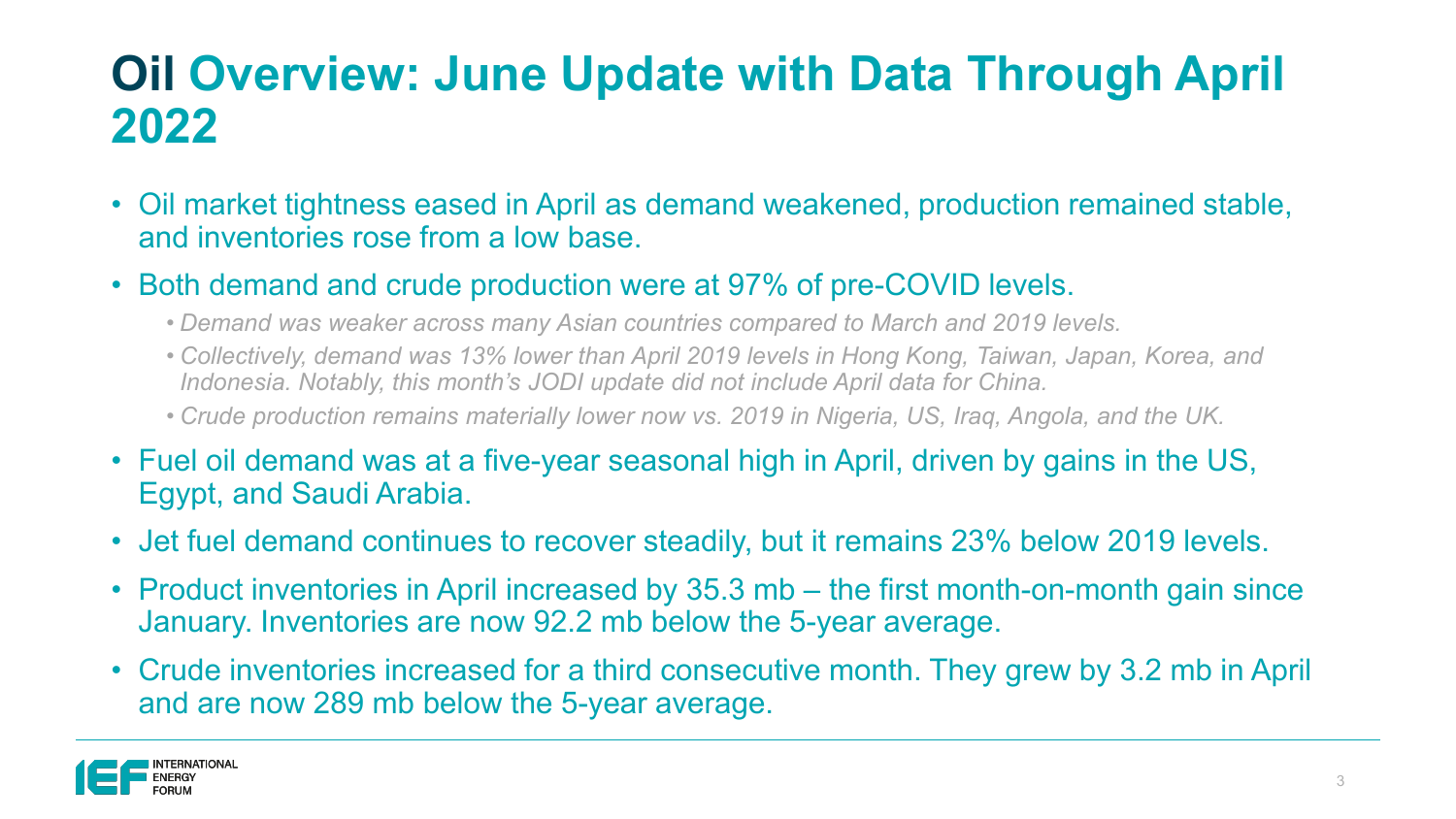# **JODI Gas update by the numbers**

52 countries updated the database with the most recent April 2022 data



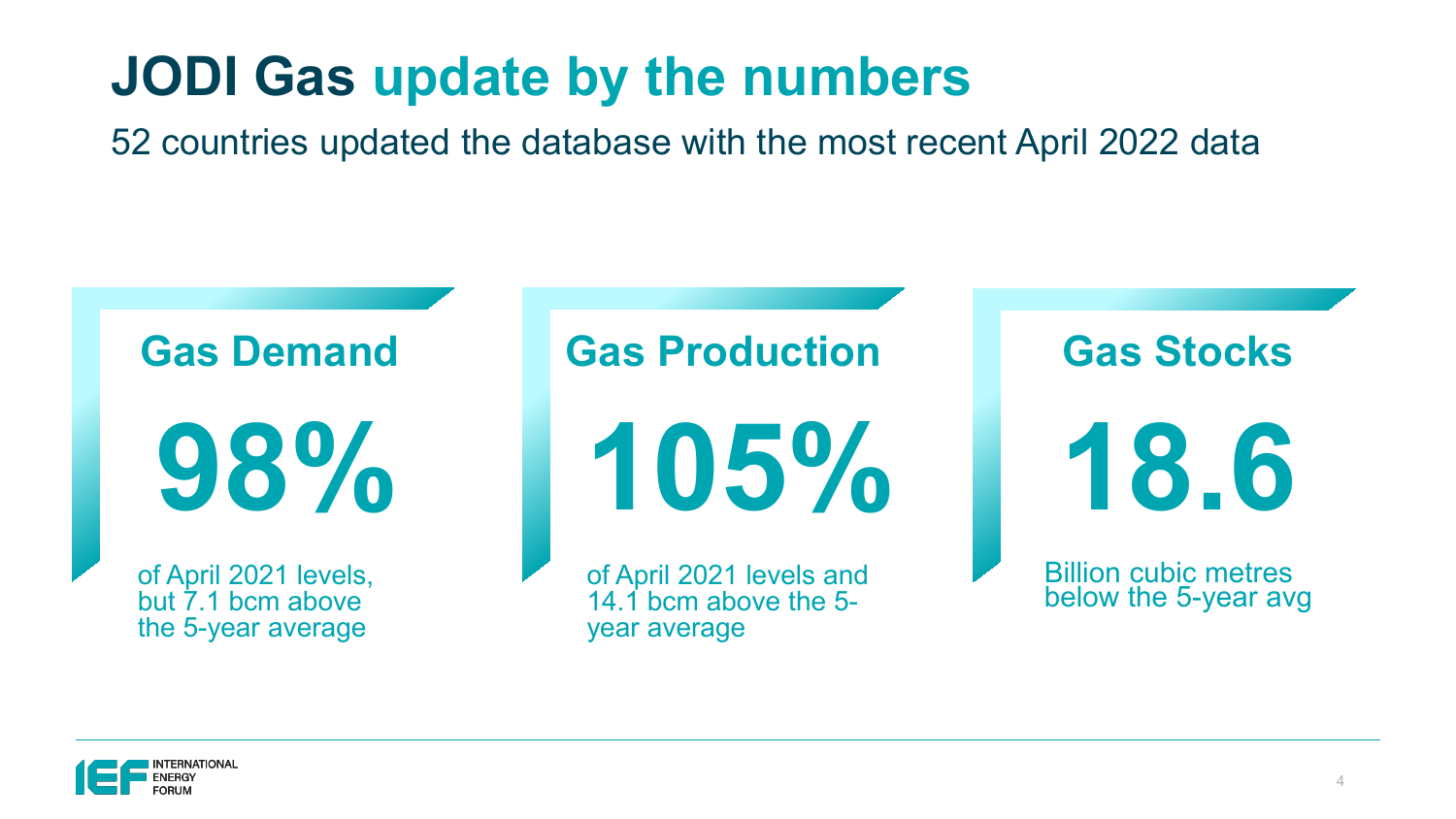### **Gas Overview: June Update with Data Through April 2022**

- Natural gas demand in JODI reporting countries declined seasonally in April and stood 7.1 bcm above the 5-year average, but 3.1 bcm below year-ago levels.
	- *Demand was stronger in April vs. the 5-year average in the US (+7.5 bcm), Canada (+1.2 bcm), Germany (+0.6 bcm), and India (+0.6 bcm).*
- Gas production in April was at a seasonal high and 14.1 bcm above the 5-year average.
	- *Production was stronger in April vs. the 5-year average in the US (+10.4 bcm), Qatar (+8.6 bcm), China (+3.0 bcm), Canada (+1.4 bcm) and Australia (+1.1 bcm).*
- LNG exports in April were at a seasonal high due to continued robust flows from the US and Qatar.
- Gas inventories increased by 15.8 bcm month-on-month in April (more than the seasonal average of ~11.6 bcm). Inventories are now slightly above the 5-year seasonal low and remain 18.6 bcm below the 5-year average.

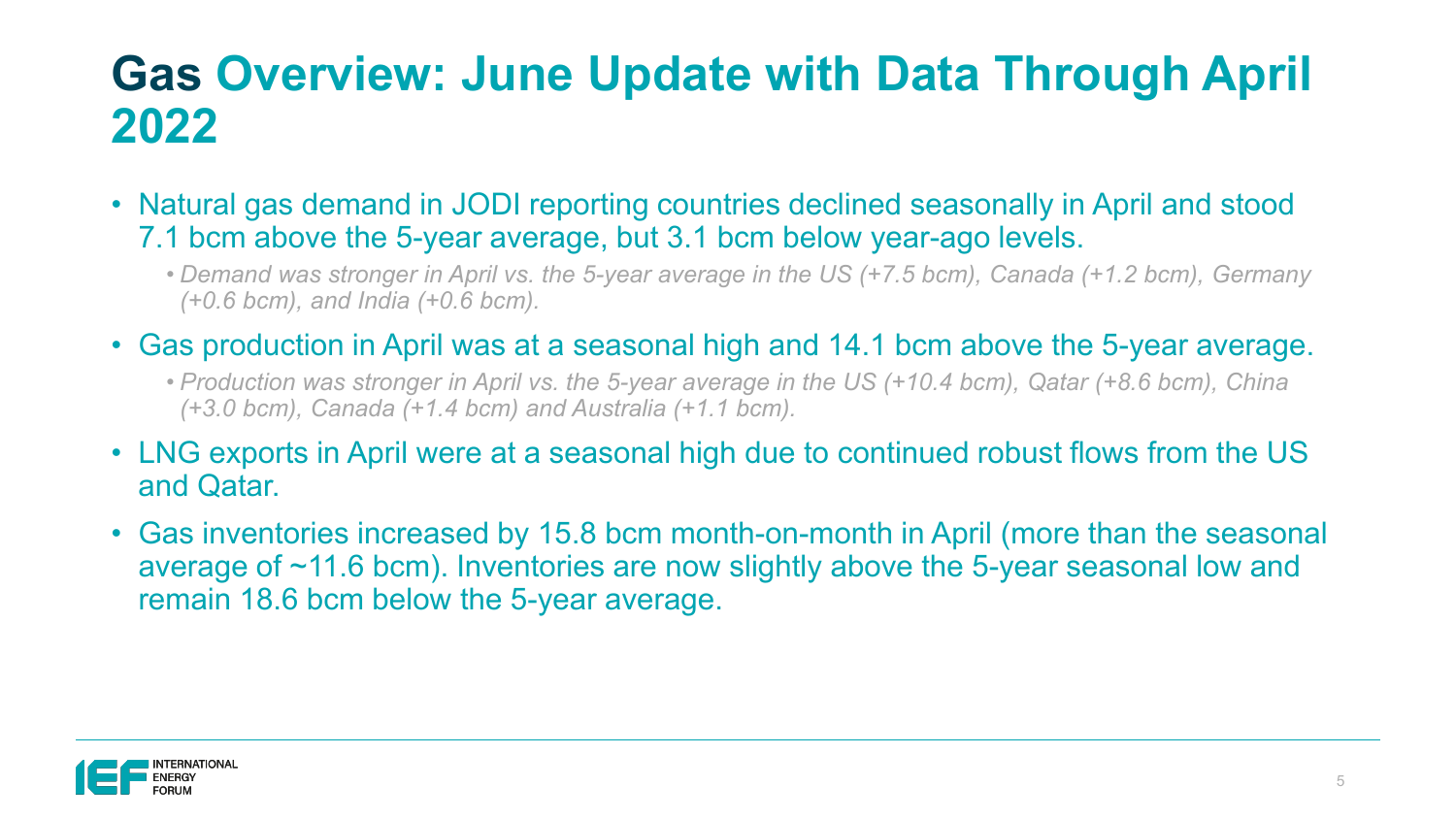## **Aggregated Oil Highlights**

*\*Aggregated figures use the total for countries that have reported data every month since January 2017*

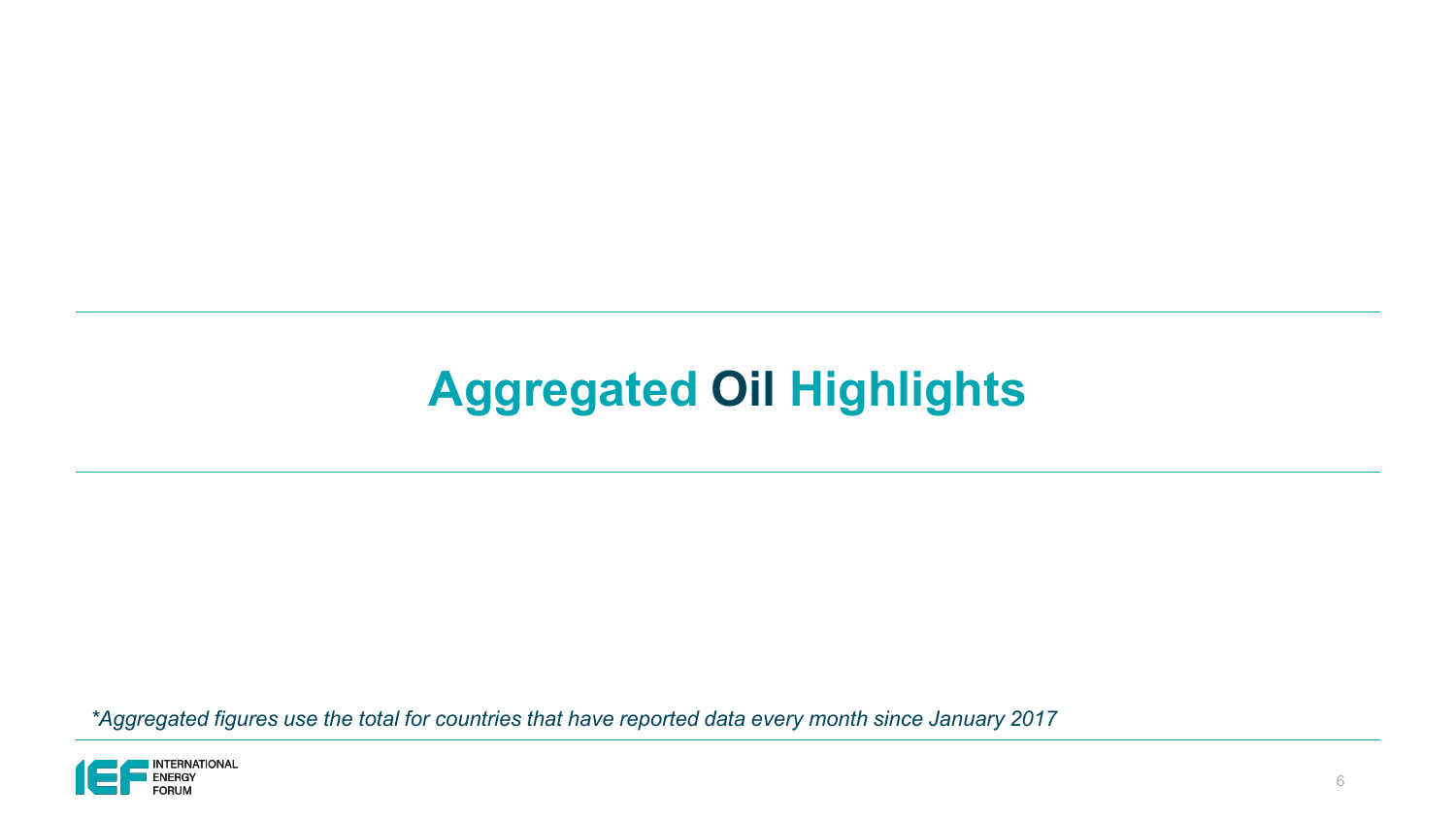### **Oil demand in JODI reporting countries was at 97% of 2019 levels in April**

#### **Oil Product Demand (43 Countries)** Million Barrels Per Day



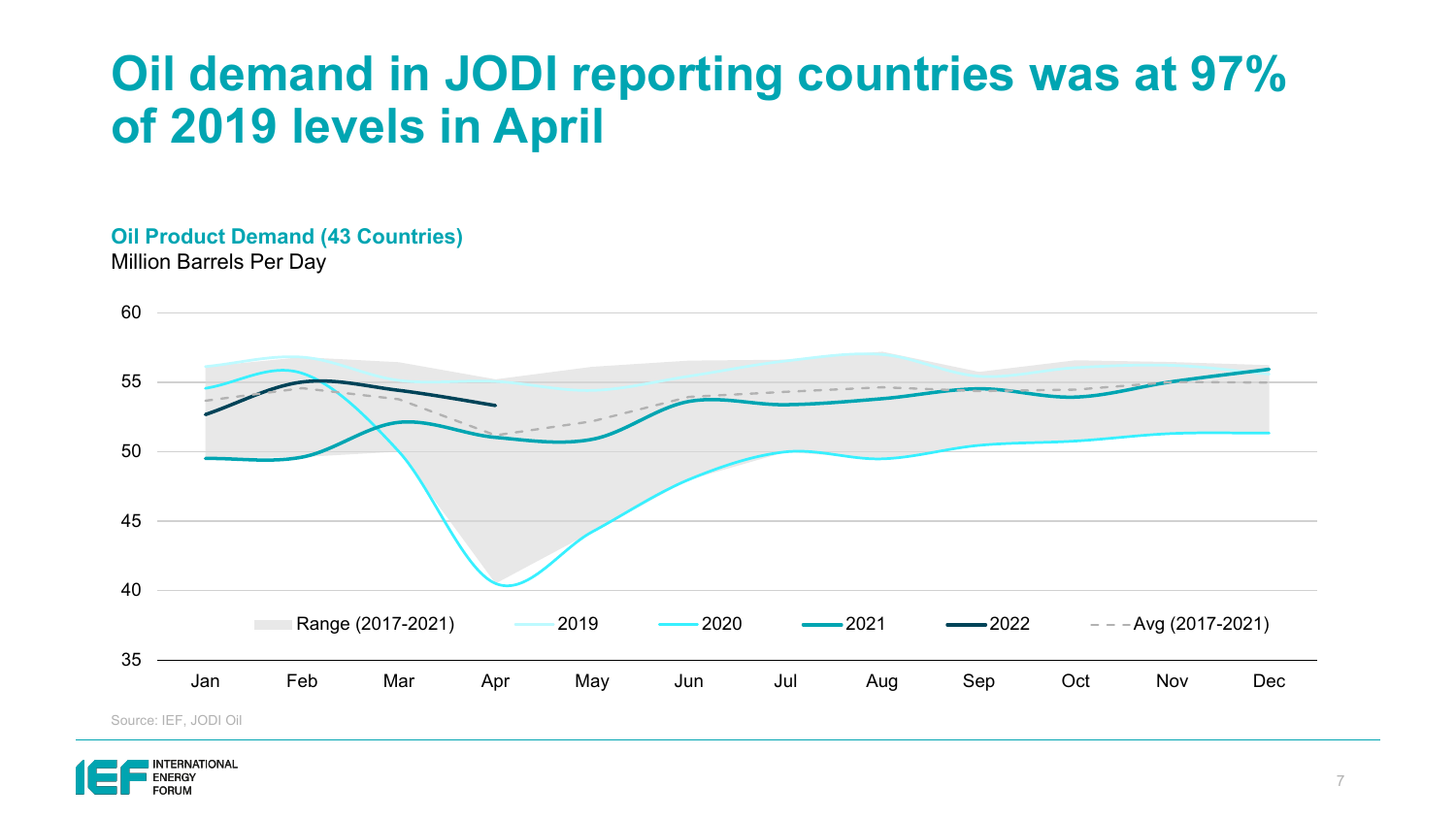### **Demand for diesel and gasoline weakened month-onmonth in April**

#### **Diesel Demand (40 Countries)** Million Barrels Per Day



#### **Gasoline Demand (40 Countries)** Million Barrels Per Day



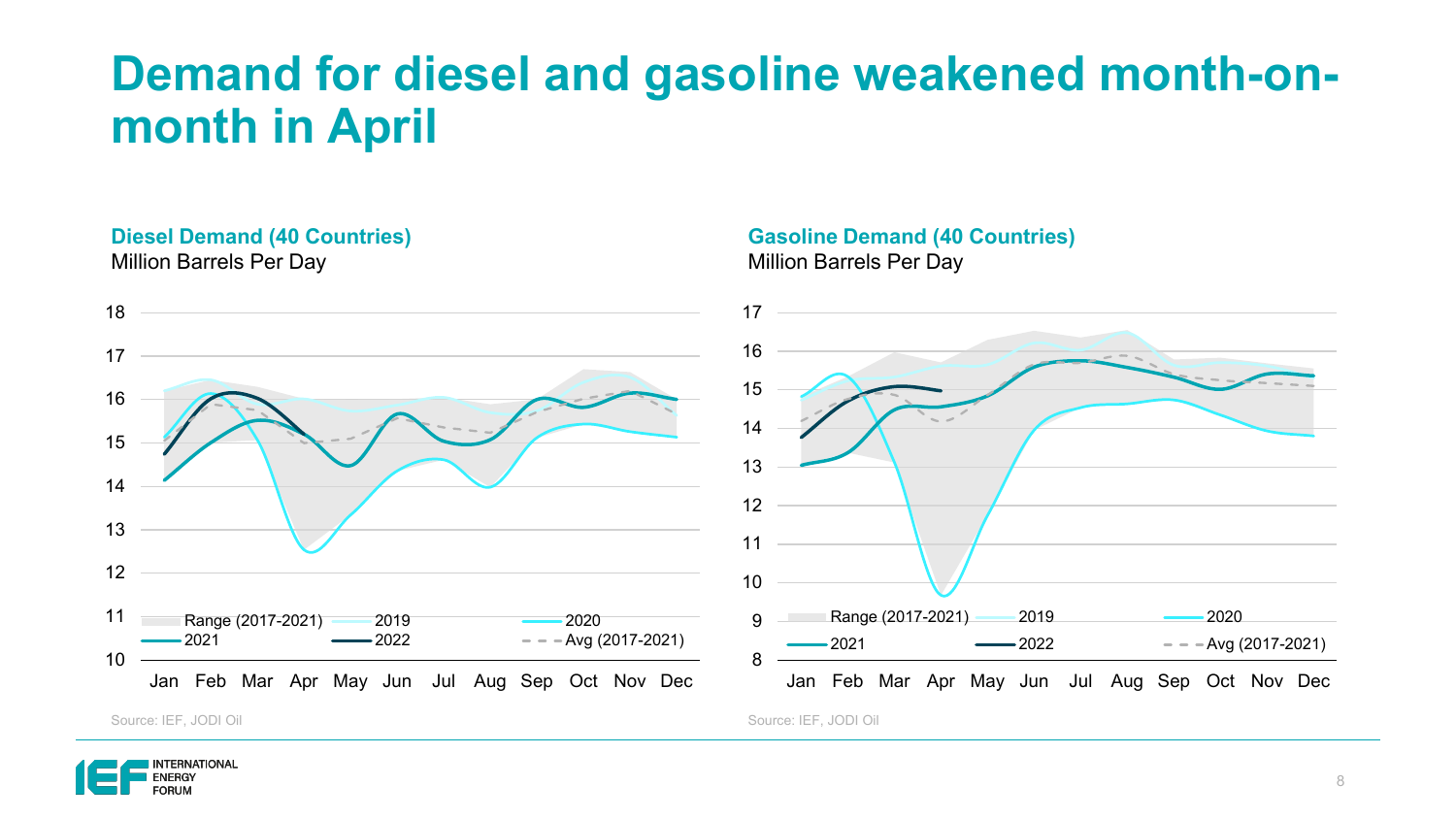### **Fuel oil demand soared above pre-COVID levels while LPG demand declined seasonally**



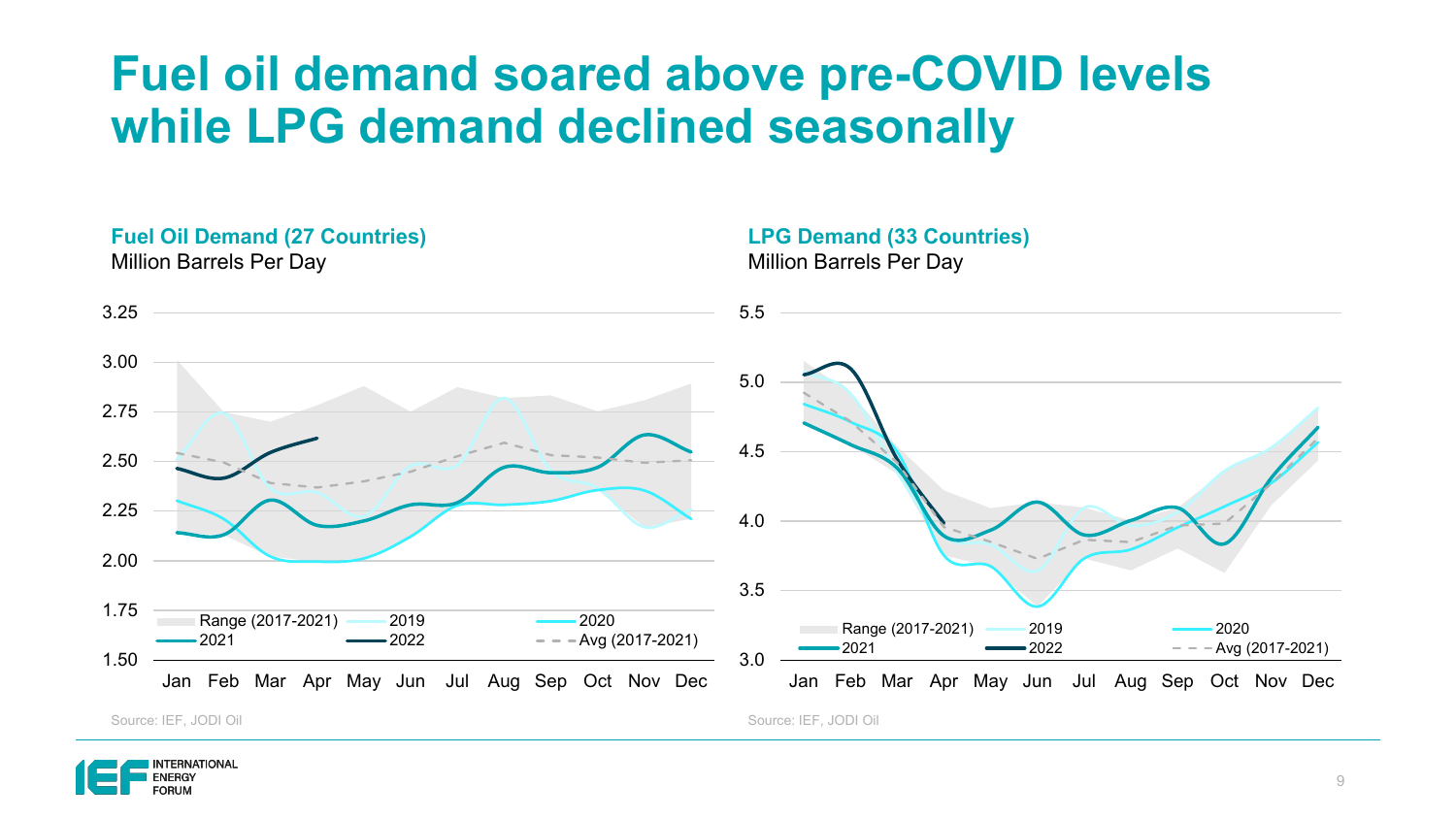### **Jet fuel demand increased slightly in April but remained 23% below pre-COVID levels**

#### **Jet Fuel Demand (31 Countries)** Million Barrels Per Day



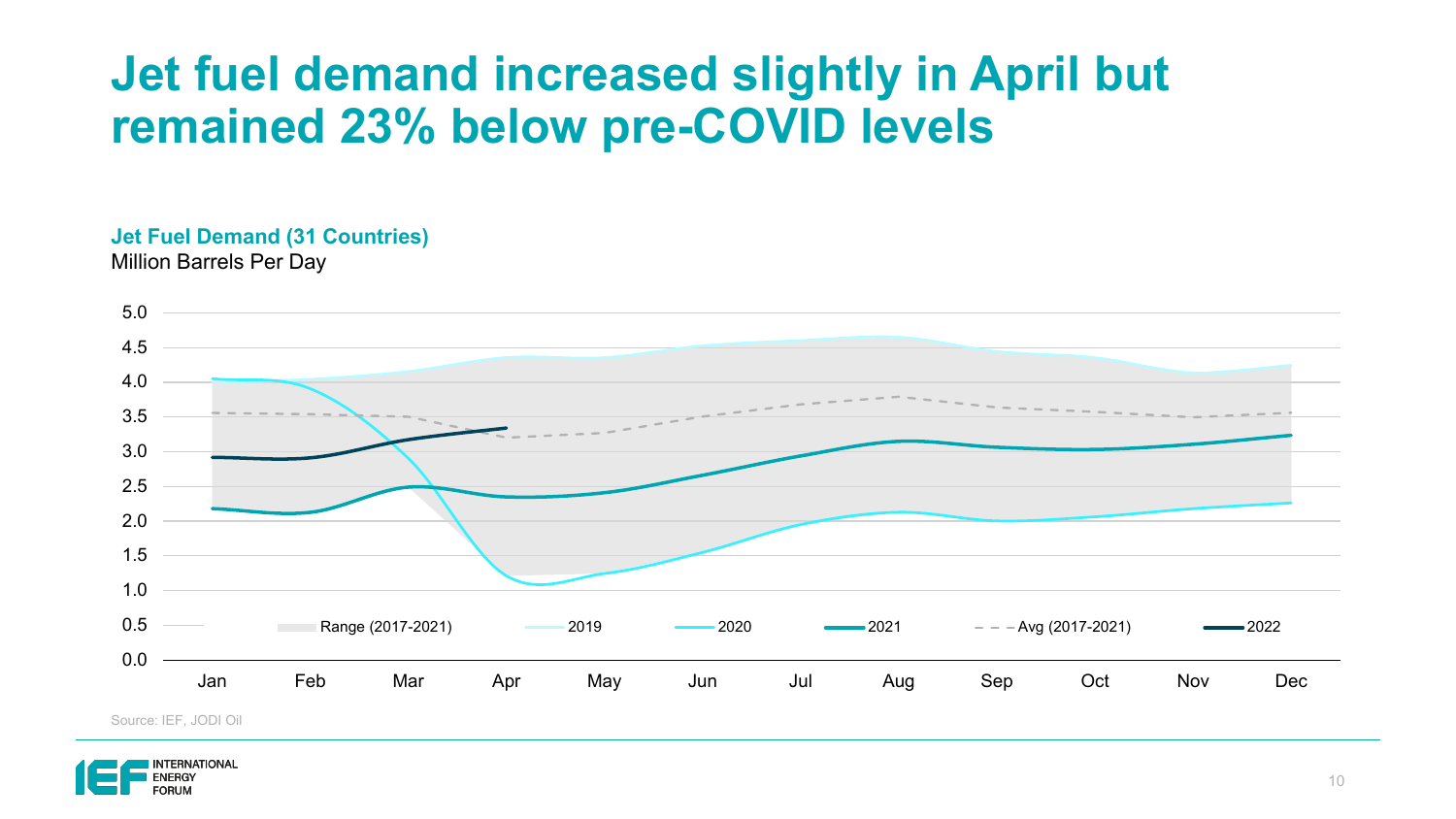# **April crude production was at 97% of pre-COVID levels**

**Production is lower now vs. pre-COVID in the US, Nigeria, Angola, Iraq, and the UK**

#### **Crude Oil Production (28 Countries)**

Million Barrels Per Day



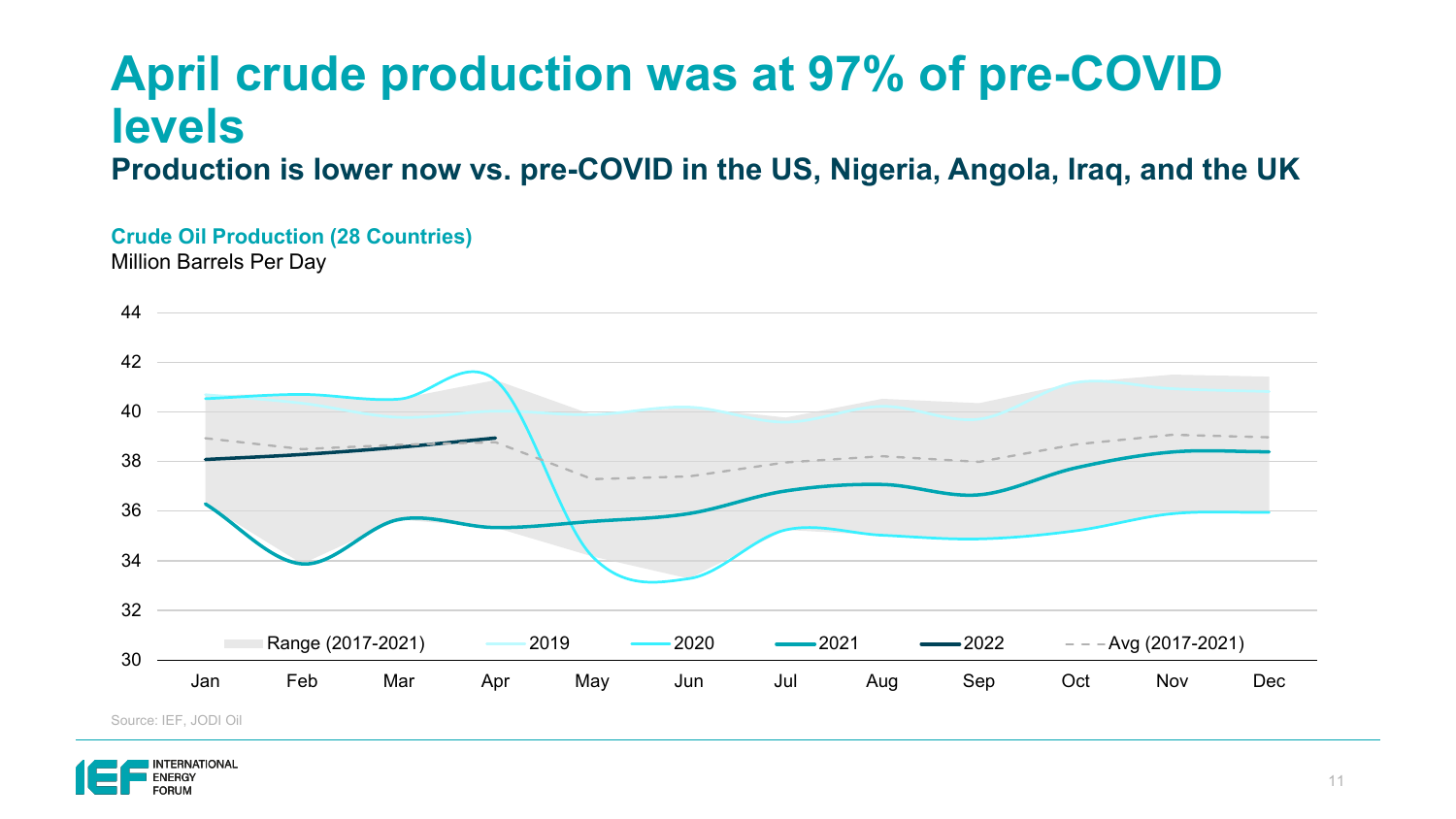### **Crude and product stocks are a combined 379.5 mb below the 5-year average**

**Closing Stocks for Total Oil Products (41 Countries)**

#### **Closing Stocks for Crude Oil (34 Countries)** Million Barrels



Million Barrels

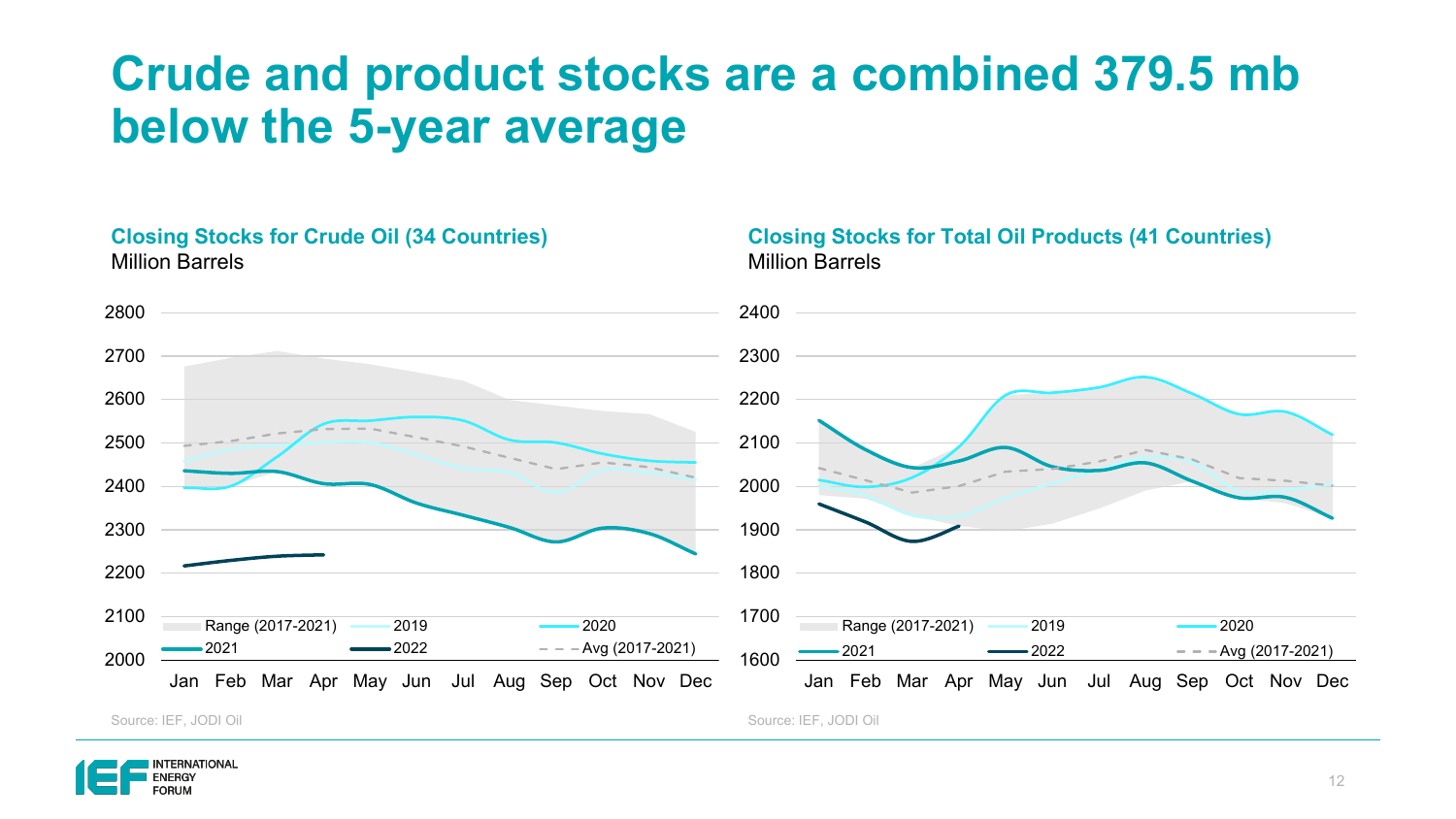## **Refinery intake stood at 95% of pre-COVID levels**

### **Refinery Intake (32 Countries)**

Million Barrels Per Day



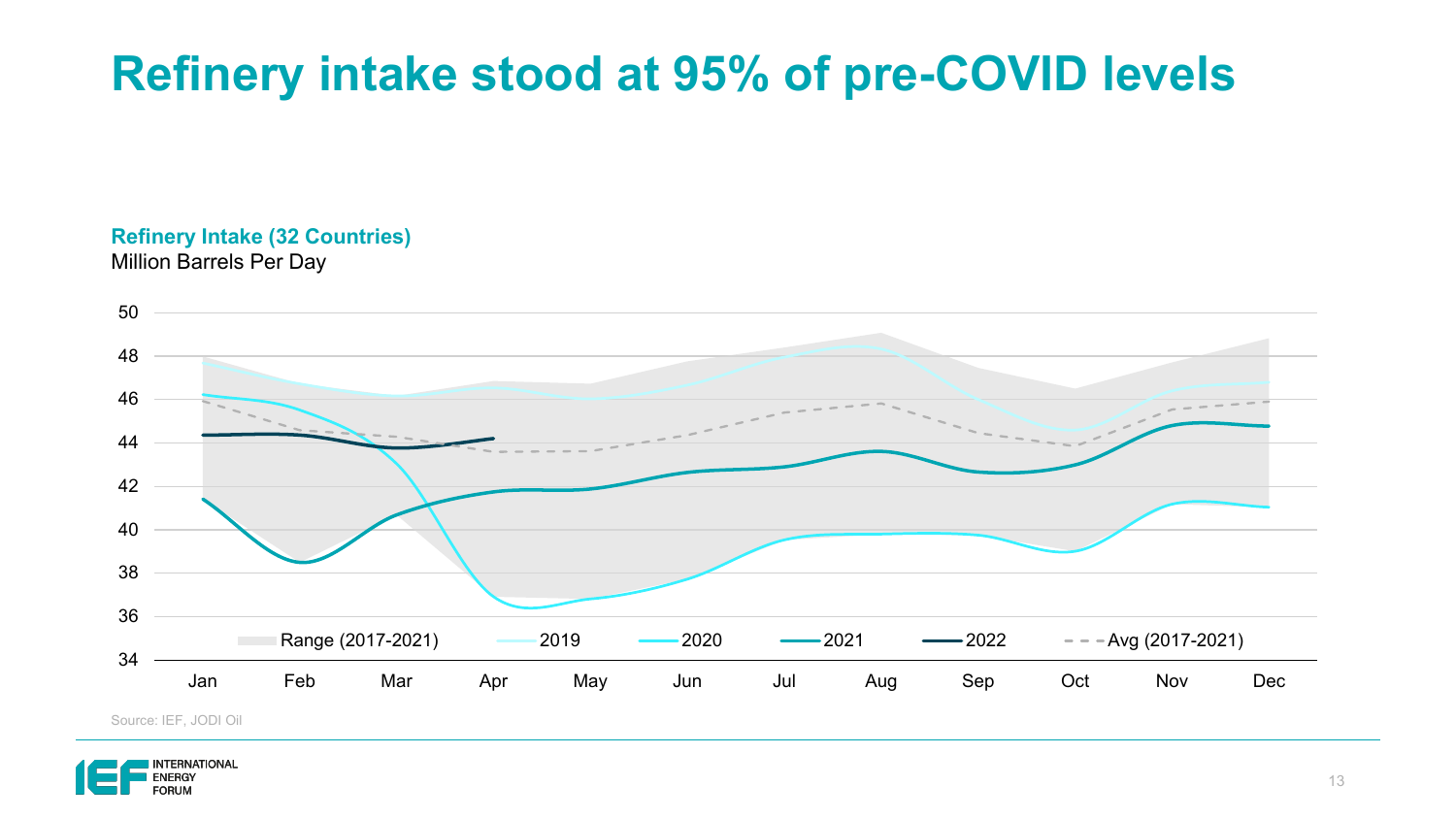### **Aggregated Gas Highlights**

*\*Aggregated figures use the total for countries that have reported data every month since January 2017*

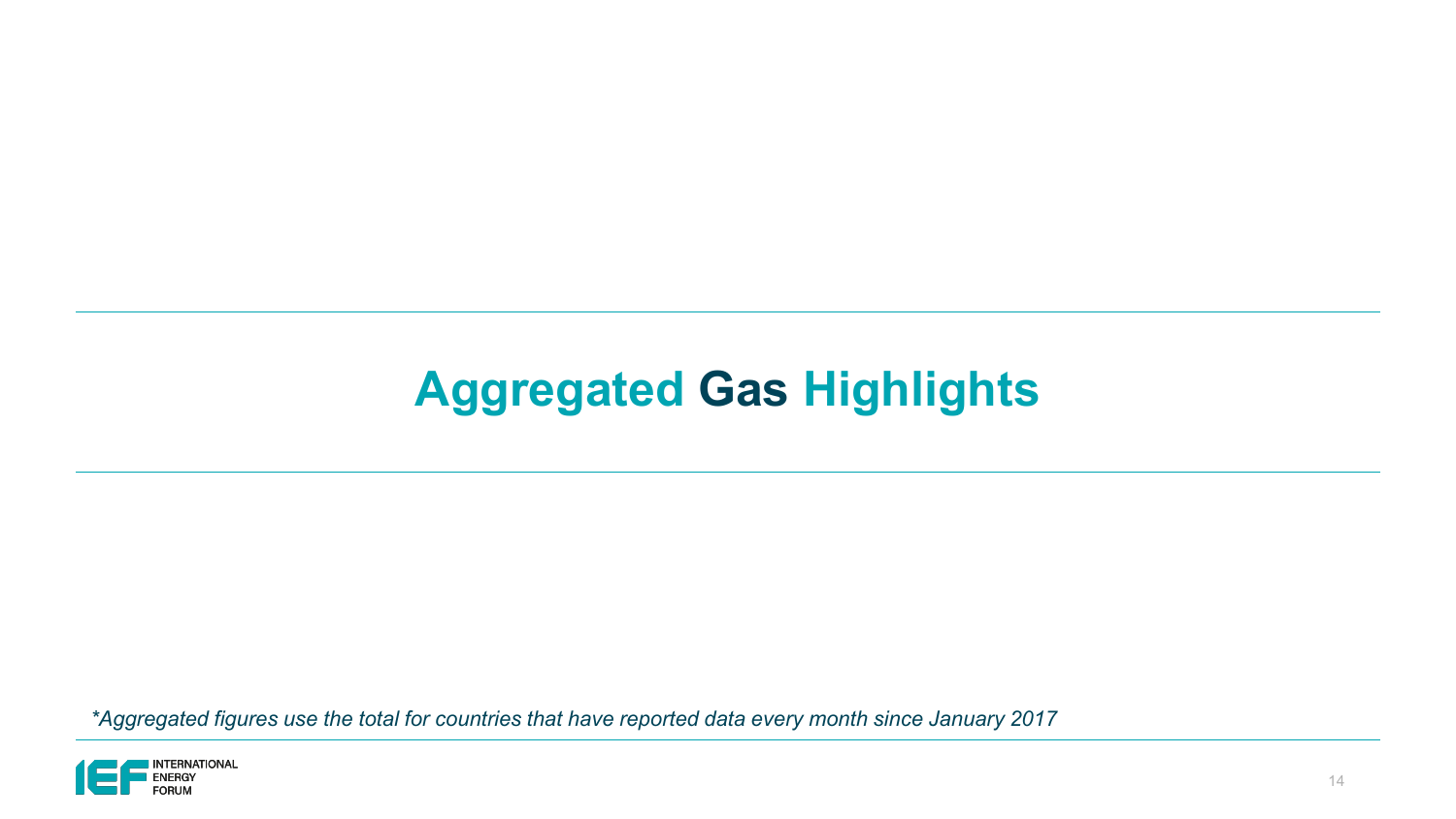### **Natural gas production in April was at a seasonal high and 14.1 bcm above the 5-year average**

#### **Natural Gas Production (31 Countries)** Billion Cubic Metres



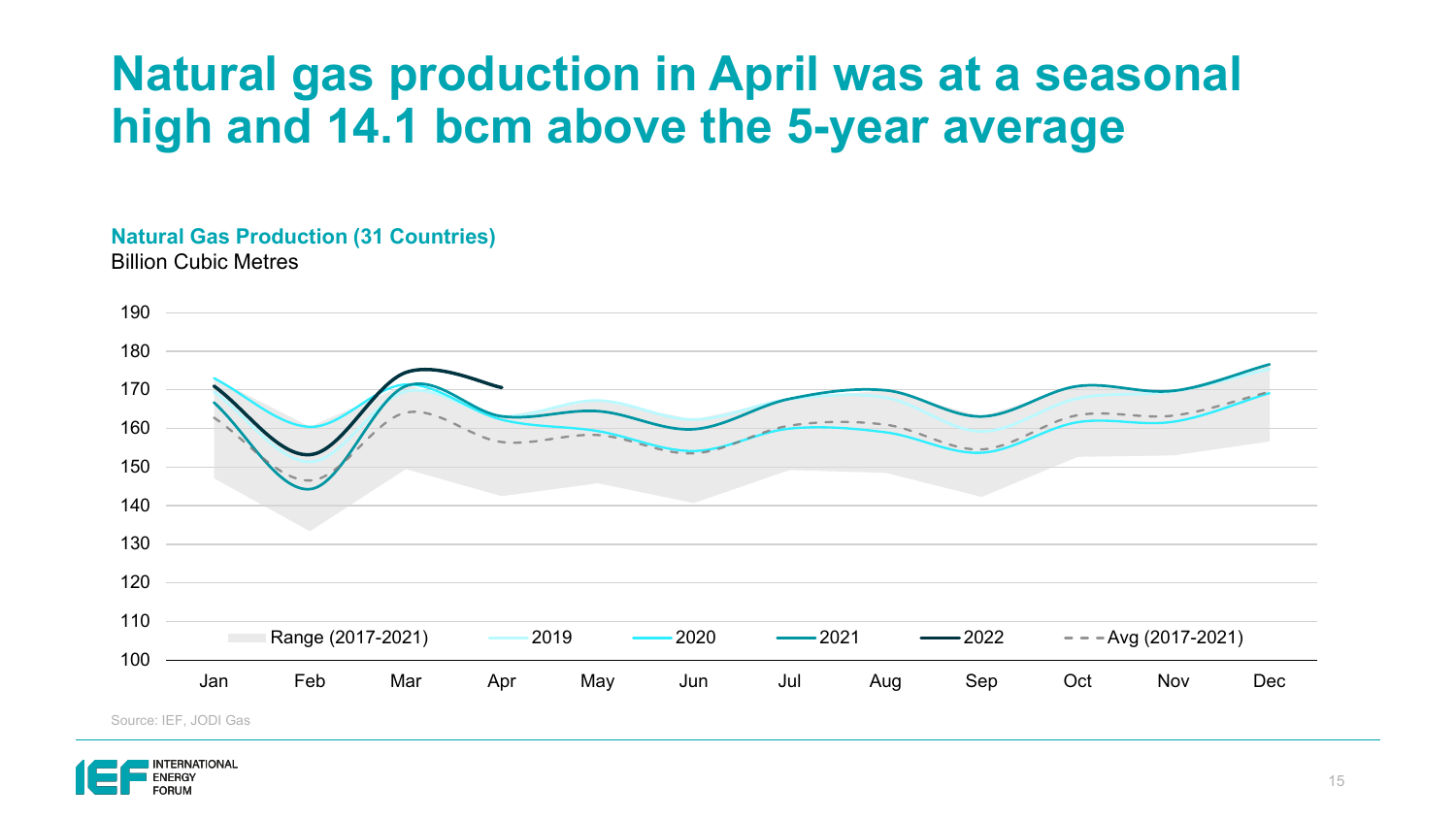### **LNG exports were at a seasonal high in April due to robust flows from the US and Qatar**

#### **Natural Gas LNG Exports (5 Countries)** Billion Cubic Metres







#### **Natural Gas Pipeline Exports (20 Countries)** Billion Cubic Metres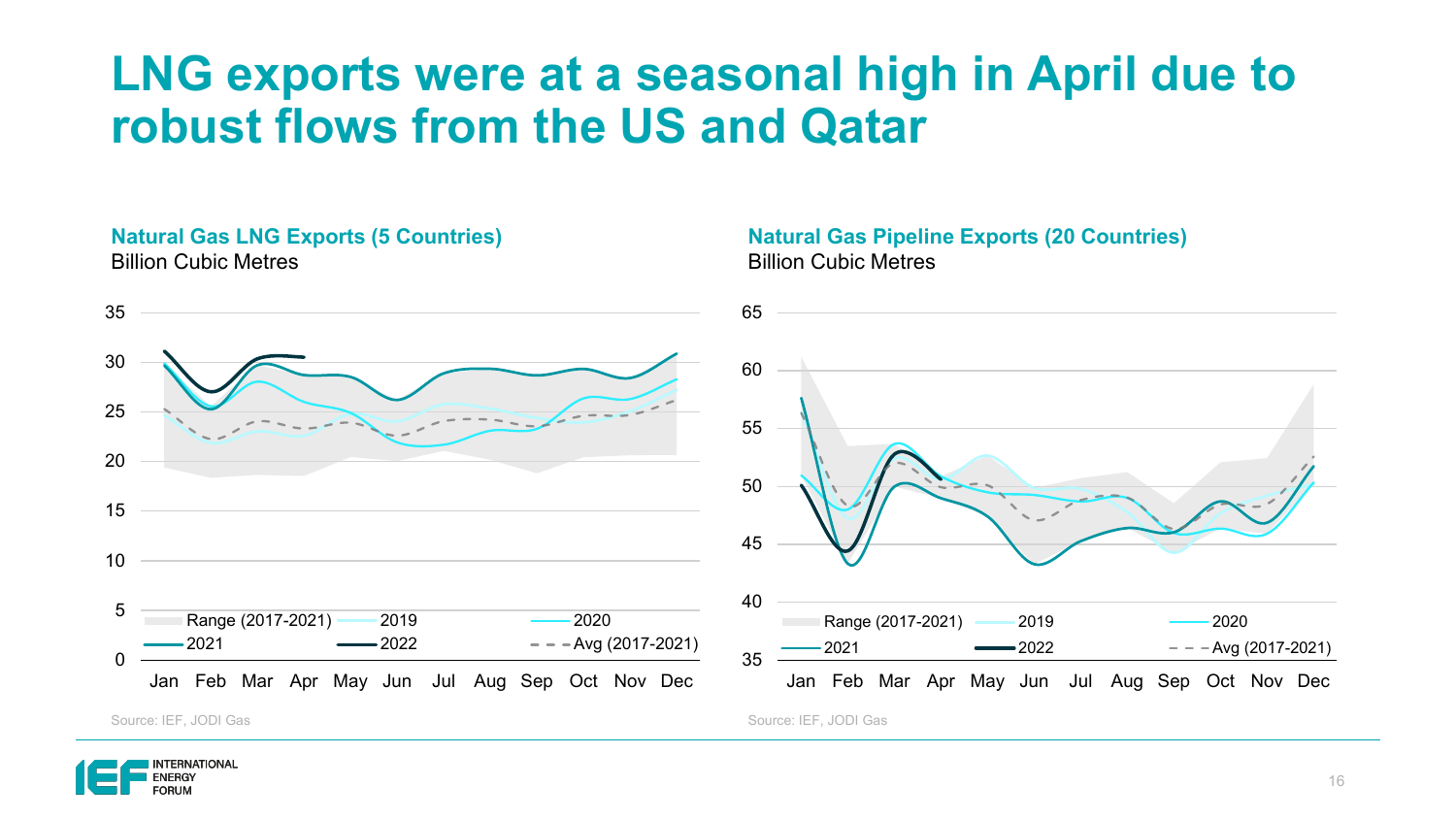### **Gas demand declined seasonally in April and stood 7.1 bcm above the 5-year average**

#### **Natural Gas Gross Inland Deliveries (44 Countries)** Billion Cubic Metres



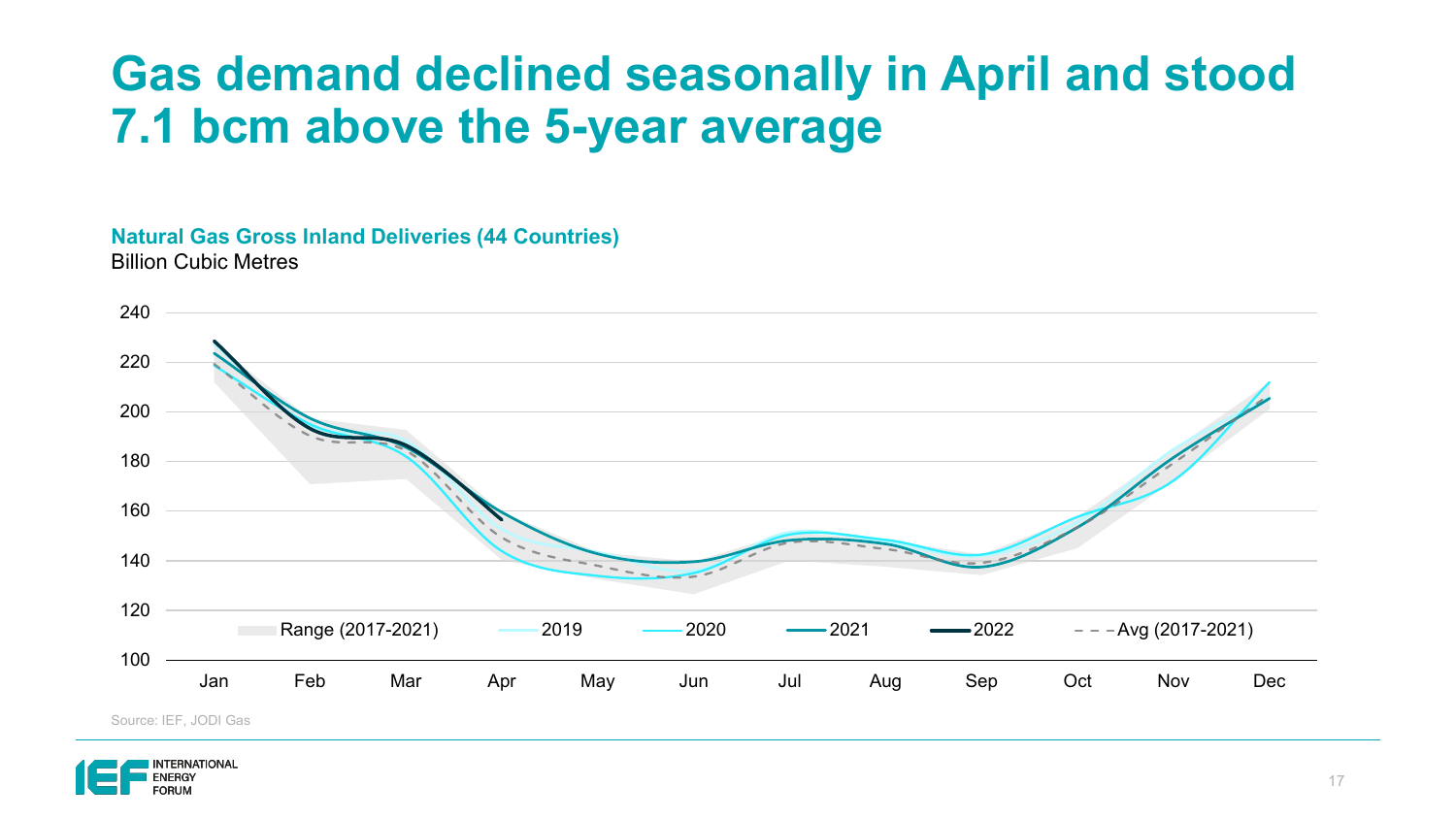### **Gas demand for electricity & heat was at the 5-year average in April**

#### **Natural Gas Demand for Electricity and Heat Generation (32 Countries)** Billion Cubic Metres



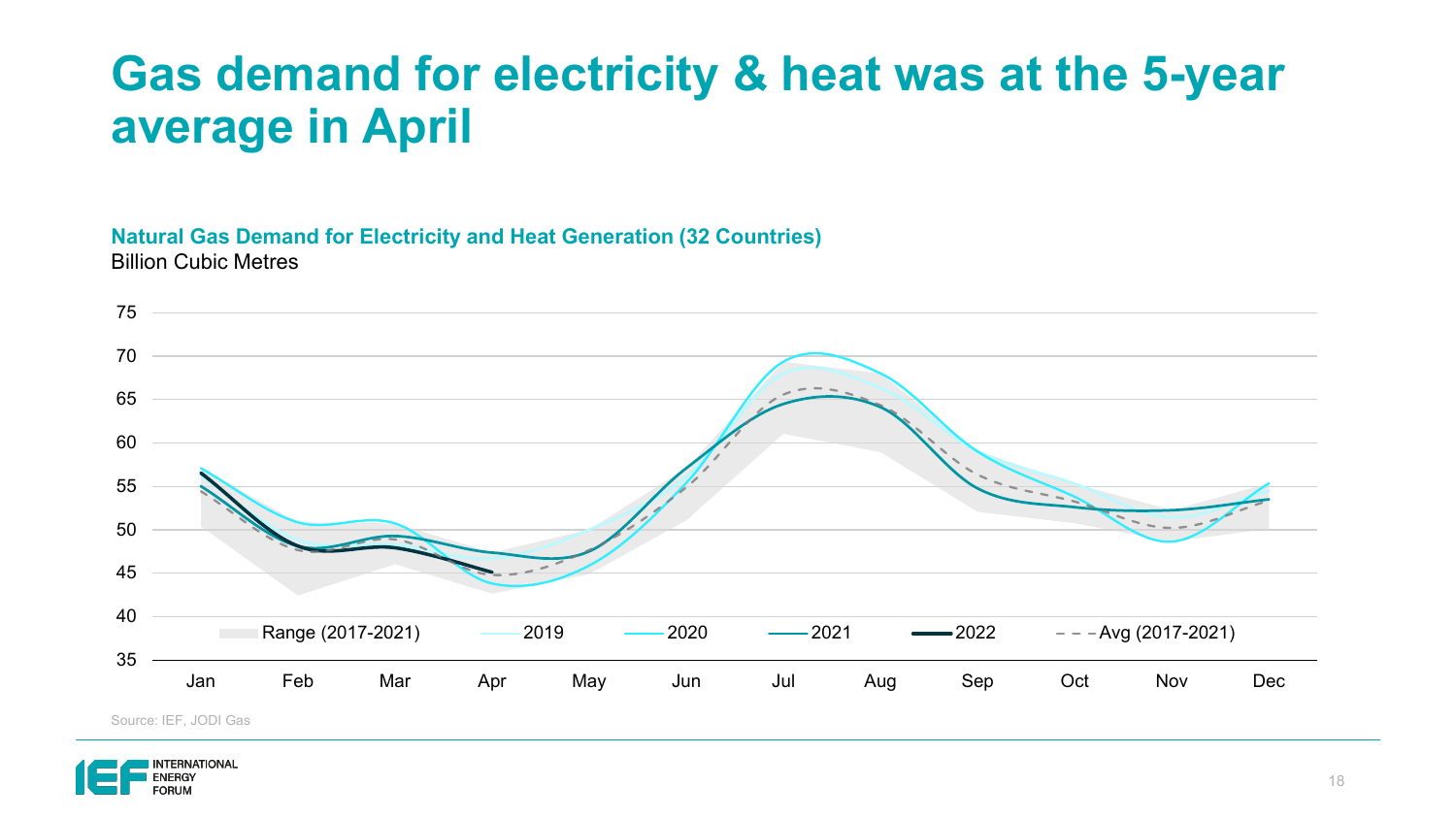### **Gas inventories remain 18.6 bcm below the 5-year average despite a slightly stronger than average build in April**

**Natural Gas Closing Stocks (27 Countries)** Billion Cubic Metres